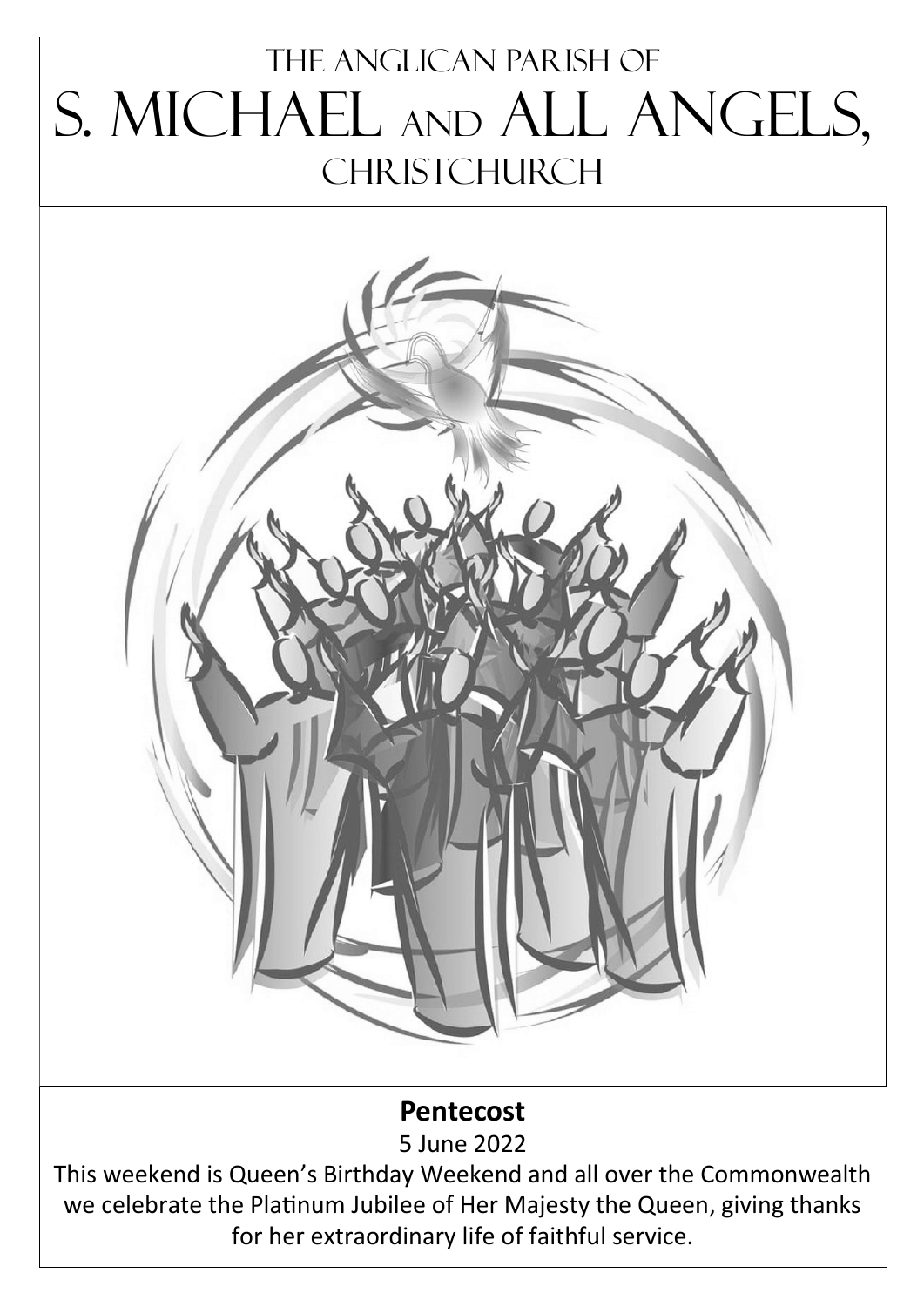## **From the Priest-in–Charge….**

Dear Parish Family, Kia Ora e Te Whanau,

Today we celebrate Pentecost, when the disciples are filled with the Holy Spirit. It is God's gift to us his Church. In this powerful imagery, whether or not we experience the Spirit of God as a hurricane force wind, a blazing fire of intoxicating energy and vitality, or a still small voice in the midst of the hubbub, it will disturb us. The Spirit of God tugs at us and will not let us go. 'Where can I go from your spirit' wails the psalmist in Psalm 139, 'where can I flee from your presence?' The answer is – nowhere!

This is no new spirit we are talking about at Pentecost, no new energy that has just been invented by God to give a monumental kick up the backside of the hesitant disciples, those who in John's Gospel had locked themselves away in the upper room. Remember in John's version, it is Jesus who seeks them out, breaks through their locked doors of uncertainty and pours out the enlivening spirit of God upon them. Jesus is the Word made flesh which John tells us at the beginning his gospel has been since the beginning.

This is the Spirit of God which is the essence of God from the beginning. It is Sophia, Wisdom, she who plays and delights in God in the midst of God's creating. It is Jesus.

This Spirit of Pentecost disturbs and challenges us to be all that we can be: to reach for the stars, to dream the impossible dream, to go where no one has gone before, to take up our crosses, to lay down our lives in the service of others, to protest against all that is ugly and unjust, to seek to understand those who are different from us and their needs and aspirations, to face the trials and tragedies of life in sickness and in our relationships, to reach out our empty hands in the awesome moment of the Eucharist and remember the power and the presence and the purpose of God in our lives and the life of the world. With all our senses, listening to the voice of God and acting on it.

Wherever there is energy and a real trust in the intoxicating Spirit of God, coupled with a willingness to engage with the issues of the world in order to make a difference for good, there is life, relevance, and our heads are up!

If you want to be intoxicated by the spirit which intoxicated Peter and the others then come and take the bread of life offered to you in this Eucharist. But be prepared to be shaken out of your complacency and expectations. Indeed expect it and look forward to it with excitement and anticipation. For the risen living Christ is coming to you. Listen to him.

Blessings

Fr Pete-

# **Orange Traffic Light—Covid information**

- Please wear a mask to cover your nose and mouth. Hand sanitizer is available for you to use .
- There will be congregational singing. **It is very important that you keep your mask on and observe social distancing. If you are unwell please do not attend.**
- Communion will be one kind only (bread).
- Please place your donation in the collection plates at the back of the church as you come in or leave. Thank you.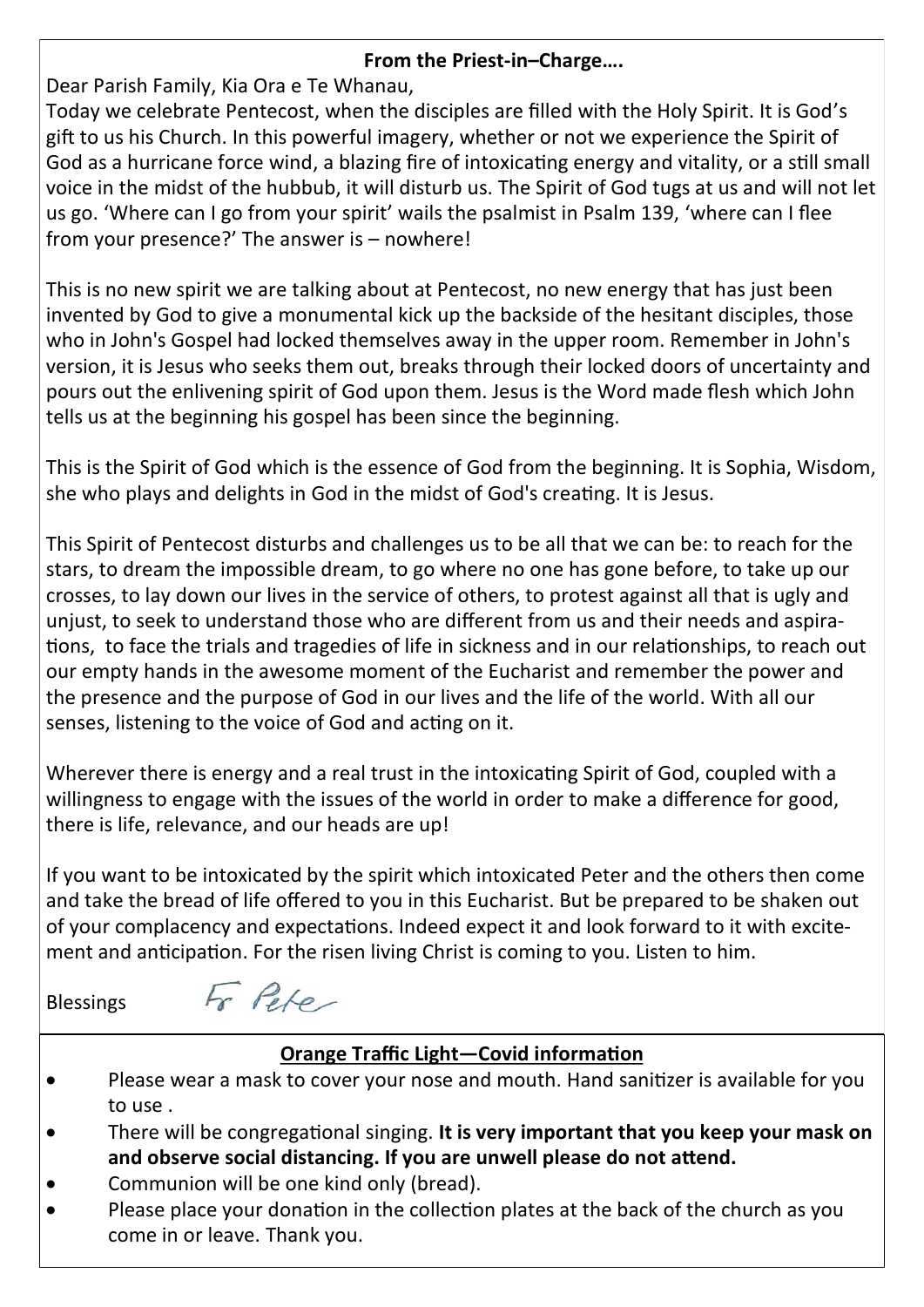# **Pentecost**

|                                           |                                      | 5 June 2022                                  |  |               |
|-------------------------------------------|--------------------------------------|----------------------------------------------|--|---------------|
| Celebrant 8.00 am:                        | Mother Meg Harvey                    |                                              |  |               |
| Celebrant 10.00 am:                       | Fr Peter Beck                        | Organ:                                       |  | Paul Ellis    |
| <b>Cantors:</b>                           | Derek and Keryn Ward                 |                                              |  |               |
| <b>Mass Setting:</b>                      | Messe Basse<br>Veni Creator Spiritus |                                              |  | Gabriel Fauré |
| <b>Organ Voluntary:</b>                   |                                      |                                              |  | John Cook     |
| <b>Processional Hymn:</b>                 | Christians lift up your hearts       |                                              |  |               |
| Christians, lift up your hearts, and make |                                      | Christians                                   |  |               |
| this a day of rejoicing.                  |                                      | Come, Holy Spirit, to us, who live by your   |  |               |
| God is our strength and song; glory and   |                                      | presence within us,                          |  |               |
| praise to his name!                       |                                      | Come to direct our course, give us your life |  |               |
| Praise for the Spirit of God, who came to |                                      | and your power.                              |  |               |
| the waiting disciples;                    |                                      | Christians                                   |  |               |

There in the wind and the fire God gave new life to his own. *Christians…...*

God's mighty power was revealed when those who once were so fearful Now could be seen by the world witnessing bravely for Christ.

Christians….. Spirit of God, send us out to live to your praise and your glory; Yours is the power and the might, ours be the courage and faith.

*Christians...*

# **Greeting:**

Ki te ingoa  $\mathfrak{B}$  o te Matua, me te Tamaiti, me te Wairua Tapu. Amine. (In the name of the Father, and of the Son,  $\mathbb F$  and of the Holy Spirit. Amen.) Grace and peace to you from God. **God fill you with truth and joy.**

God's love has been poured into our hearts, **through the Holy Spirit which has been given to us.**

*The people are invited to call to mind their sins.*

God has promised forgiveness to all who truly repent, turn to Christ in faith and are themselves forgiving. In silence we call to mind our sins. *Silence.*

Let us confess our sins.

**Merciful God, we have sinned in what we have thought and said, in the wrong we have done, and in the good we have not done. We have sinned in ignorance: we have sinned in weakness: we have sinned through our own deliberate fault. We are truly sorry. We repent and turn to you. Forgive us, for our Saviour Christ's sake, and renew our lives to the glory of your name. Amen.**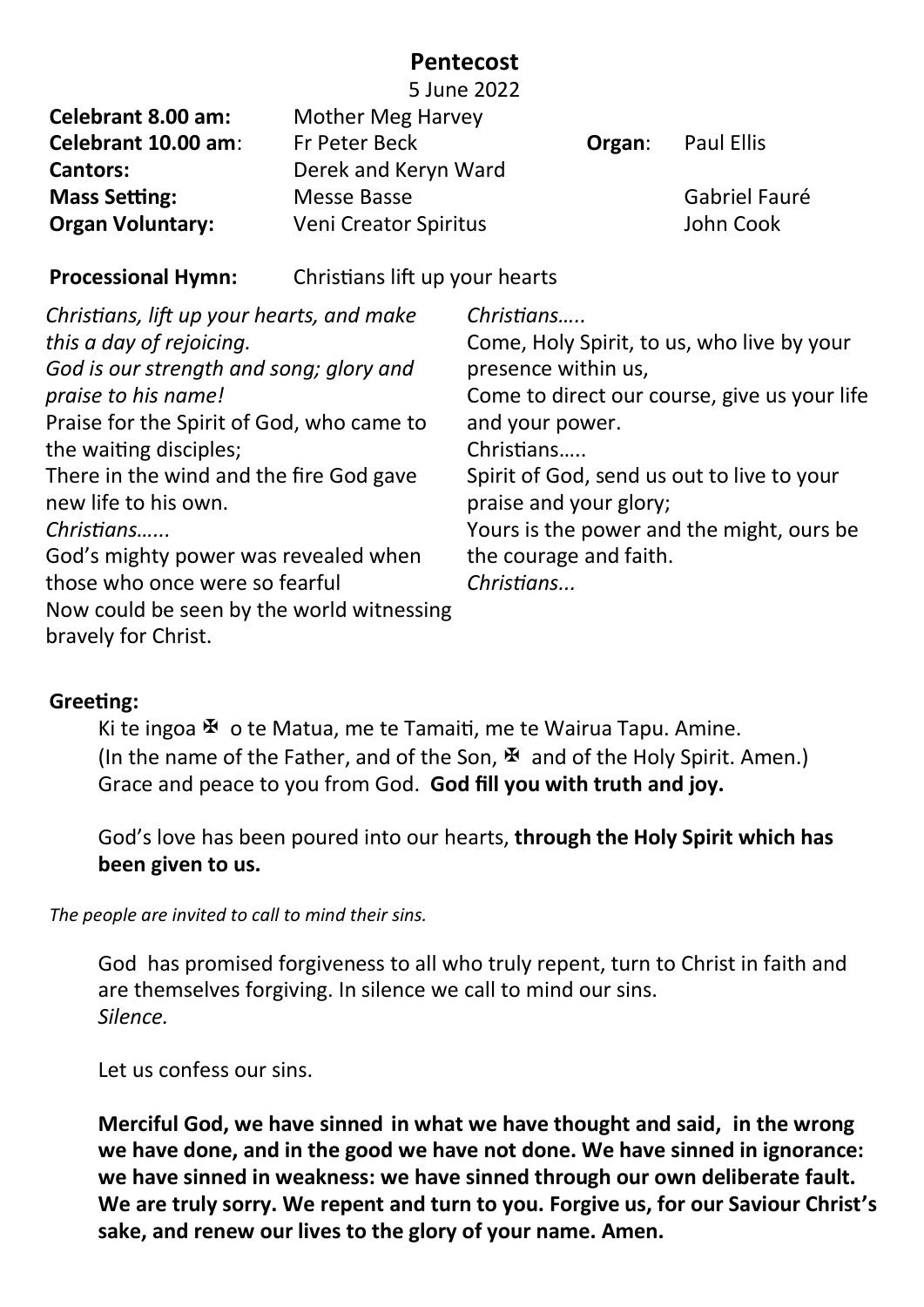# **Cantors:**

Kyrie, eleison. Christe, eleison. Kyrie, eleison.

# **Priest:**

Through the cross of Christ,  $\mathbb F$  God have mercy on you, pardon you, and set you free. Know that you are forgiven and be at peace. God strengthen you in all goodness and keep you in life eternal. Amen.

**Gloria:** Cantors A Festive Eucharist Noel Rawsthorne

**All: Glory to God in the highest, and peace to God's people on earth. Lord God, heavenly King, almighty God and Father, we worship you, we give you thanks, we praise you for your glory. Lord Jesus Christ, only Son of the Father, Lord God, Lamb of God, you take away the sin of the world: have mercy on us; you are seated at the right hand of the Father: receive our prayer. For you alone are the Holy One, you alone are the Lord, you alone are the Most High, Jesus Christ, with the Holy Spirit, in the glory of God the Father. Amen.**

# **Priest:**

Loving God, on the day of Pentecost you poured out your Spirit upon your Church with wind from heaven and with tongues of flame, filling the apostles with joy and boldness to proclaim the Gospel; enable us with your Spirit's power to live the truth boldly, and to draw all people to the fire of your love. We ask this through your Son Jesus Christ our Lord, who is alive and reigns with you and the Holy Spirit, one God, now and for ever. **Amen.**

**First Reading:** *(sit)* Genesis 11:1-9 Joshua Wilson Black Now the whole earth had one language and the same words. And as they migrated from the east, they came upon a plain in the land of Shinar and settled there. And they said to one another, 'Come, let us make bricks, and burn them thoroughly.' And they had brick for stone, and bitumen for mortar. Then they said, 'Come, let us build ourselves a city, and a tower with its top in the heavens, and let us make a name for ourselves; otherwise we shall be scattered abroad upon the face of the whole earth.' The Lord came down to see the city and the tower, which mortals had built. And the Lord said, 'Look, they are one people, and they have all one language; and this is only the beginning of what they will do; nothing that they propose to do will now be impossible for them. Come, let us go down, and confuse their language there, so that they will not understand one another's speech.' So the Lord scattered them abroad from there over the face of all the earth, and they left off building the city. Therefore it was called Babel, because there the Lord confused the language of all the earth; and from there the Lord scattered them abroad over the face of all the earth.

Hear what the Spirit is saying to the Church. **Thanks be to God.**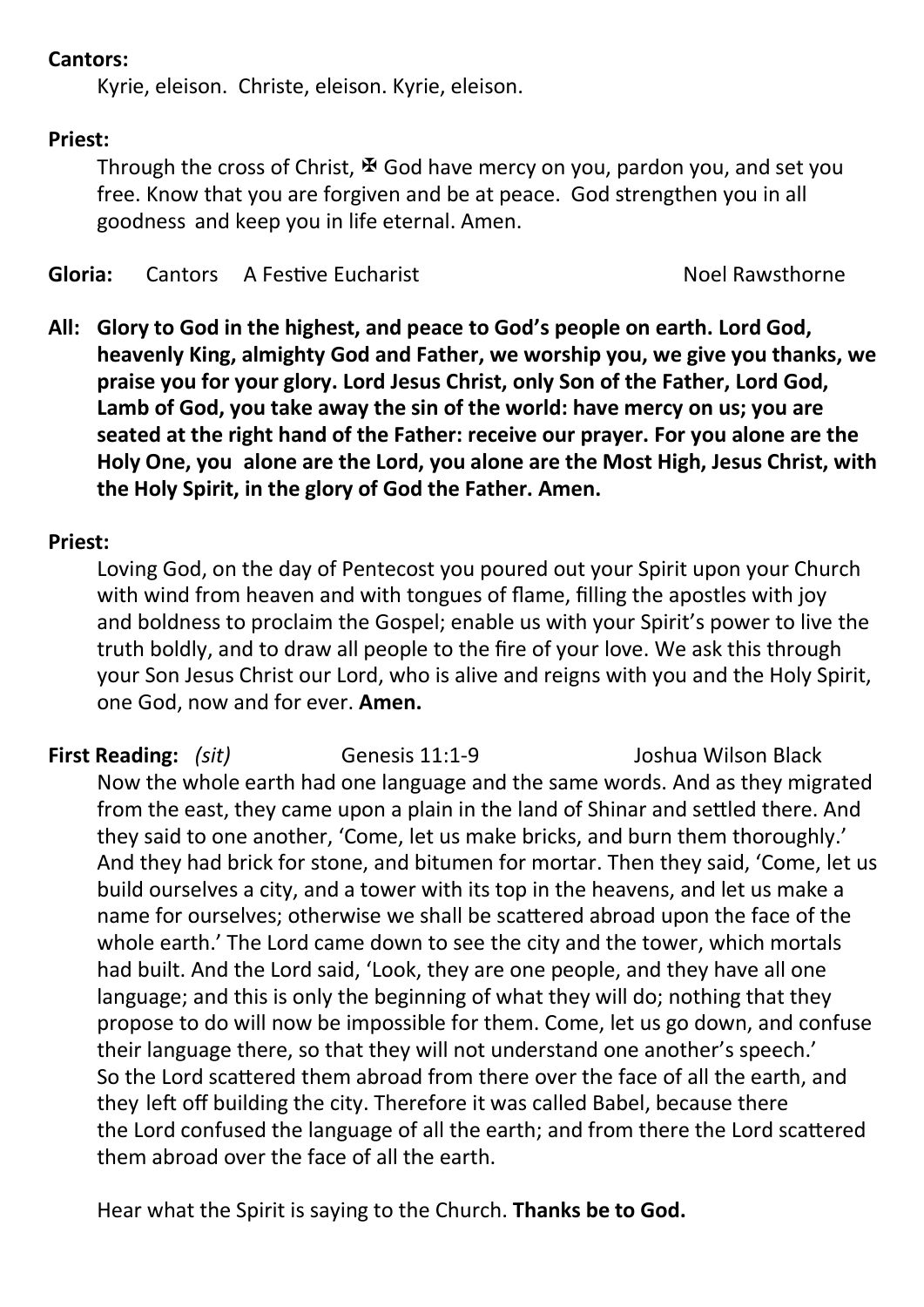# **Psalm:** Cantors 104

- 1. Praise the Lord, O my soul. O Lord my God, you are great indeed, you are clothed in majesty and splendour. O Lord, how manifold are your works; in wisdom you have made them all, the earth is full of your creatures.
- 2. But when you hide your face they are dismayed; when you take away their breath they die, and return to the dust they came from. When you send out your spirit they are created, and you renew the face of the earth.
- 3. May your glory, O Lord, endure for ever. May you rejoice, O Lord, in your works. May my meditation please the Lord, as I show my joy in God.

**Second Reading:** (sit) Acts 2: 1–11 Rachel Watson When the day of Pentecost had come, they were all together in one place. And suddenly from heaven there came a sound like the rush of a violent wind, and it filled the entire house where they were sitting. Divided tongues, as of fire, appeared among them, and a tongue rested on each of them. All of them were filled with the Holy Spirit and began to speak in other languages, as the Spirit gave them ability.

Now there were devout Jews from every nation under heaven living in Jerusalem. And at this sound the crowd gathered and was bewildered, because each one heard them speaking in their native language. Amazed and astonished, they asked, "Are not all these who are speaking Galileans? And how is it that we hear, each of us, in our own native language? Parthians, Medes, Elamites, and residents of Mesopotamia, Judæa and Cappadocia, Pontus and Asia, Phrygia and Pamphylia, Egypt and the parts of Libya belonging to Cyrene, and visitors from Rome, both Jews and proselytes, Cretans and Arabs—in our own languages we hear them speaking about God's deeds of power."

Hear what the Spirit is saying to the Church. **Thanks be to God.**

# **Cantors: Gospel Acclamation:** *(stand)*

**Alleluia, alleluia, alleluia.** Come, Holy Spirit, fill the hearts of the faithful, and kindle in them the fire of your love. **Alleluia, alleluia, alleluia.**  The Lord be with you **The Lord bless you**  A reading from the Holy Gospel according to John. **Praise and Glory to God** 

Gospel: John 14: 8-17, 25-27 Mother Meg Harvey Philip said to Jesus, "Lord, show us the Father, and we will be satisfied." Jesus said to him, "Have I been with you all this time, Philip, and you still do not know me? Whoever has seen me has seen the Father. How can you say, 'Show us the Father'? Do you not believe that I am in the Father and the Father is in me? The words that I say to you I do not speak on my own; but the Father who dwells in me does his works. Believe me that I am in the Father and the Father is in me; but if you do not, then believe me because of the works themselves.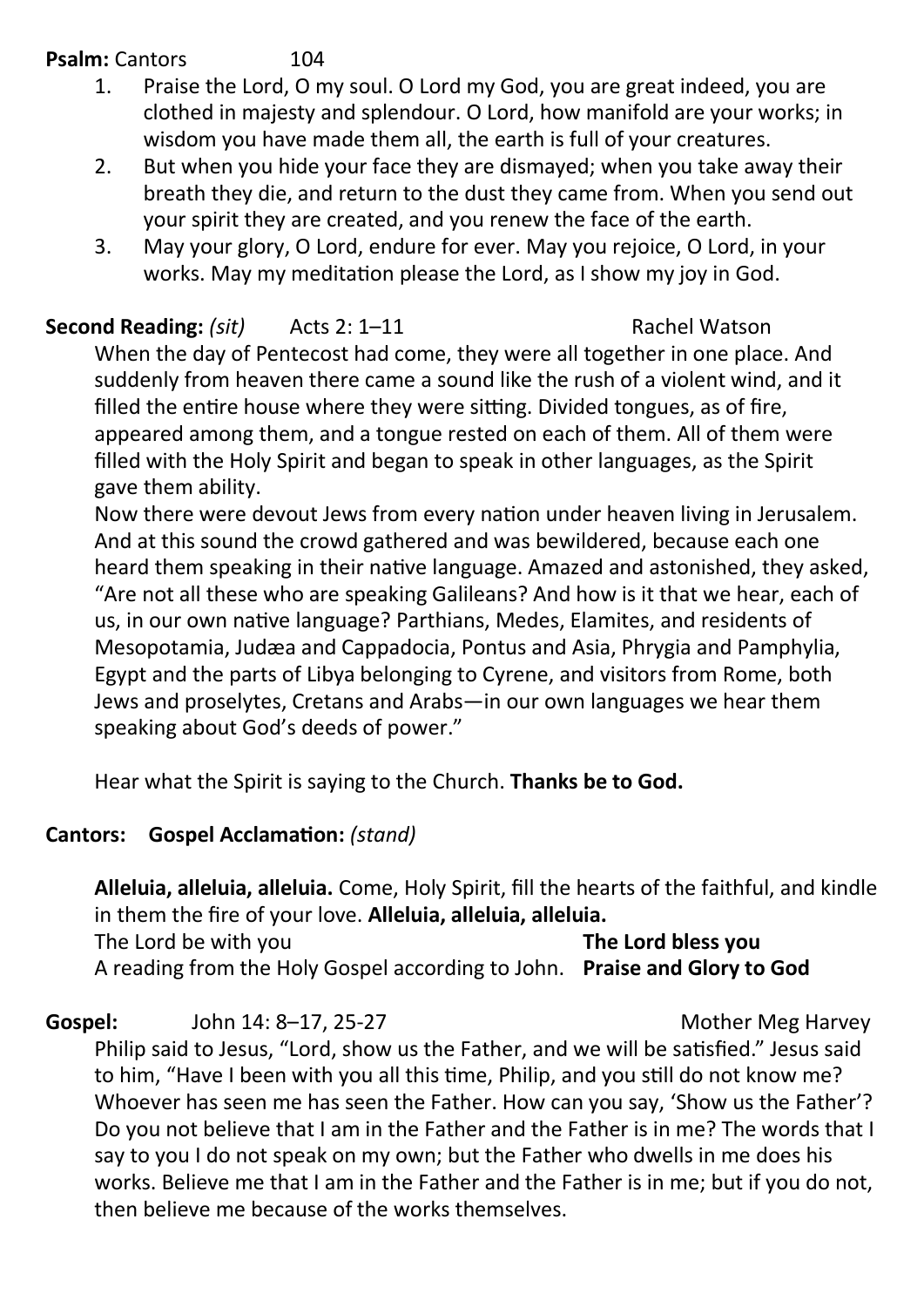Very truly, I tell you, the one who believes in me will also do the works that I do and, in fact, will do greater works than these, because I am going to the Father. I will do whatever you ask in my name, so that the Father may be glorified in the Son. If in my name you ask me for anything, I will do it.

If you love me, you will keep my commandments. And I will ask the Father, and he will give you another Advocate, to be with you for ever. This is the Spirit of truth, whom the world cannot receive, because it neither sees him nor knows him. You know him, because he abides with you, and he will be in you."

'I have said these things to you while I am still with you. But the Advocate, the Holy Spirit, whom the Father will send in my name, will teach you everything, and remind you of all that I have said to you. Peace I leave with you; my peace I give to you. I do not give to you as the world gives. Do not let your hearts be troubled, and do not let them be afraid.

This is the Gospel of Christ. **Praise to Christ the Word.**

## **Sermon:** Fr Peter Beck

#### **Affirmation of Faith:**

**We believe in one God, the Father, the Almighty, maker of heaven and earth, of all that is, seen and unseen.**

**We believe in one Lord, Jesus Christ, the only Son of God, eternally begotten of the Father, God from God, Light from Light, true God from true God, begotten, not made, of one being with the Father; through him all things were made. For us and for our salvation he came down from heaven, was incarnate of the Holy Spirit and the Virgin Mary, and became fully human (***all genuflect or bow***). For our sake he was crucified under Pontius Pilate; he suffered death and was buried.** 

**On the third day he rose again in accordance with the Scriptures; he ascended into heaven and is seated at the right hand of the Father. He will come again in glory to judge the living and the dead, and his kingdom will have no end. We believe in the Holy Spirit, the Lord, the giver of life, who proceeds from the Father and the Son, who in unity with the Father and the Son is worshipped and glorified, and has spoken through the prophets. We believe in one holy catholic and apostolic Church. We acknowledge one baptism for the forgiveness of sins. We look for the resurrection** <sup> $X$ </sup> of the dead, and the life of the world to **come. Amen.**

#### **Intercessions:** Margaret Maclagan

## **Anointing of the People for Ministry:**

In baptism we all became ministers of Christ. I invite you to come forward and receive the consecrating oils as a sign that you are anointed by the Holy Spirit, consecrated for the work of God. Come prayerfully, offering hands to God that they may become more wholly the hands of Christ.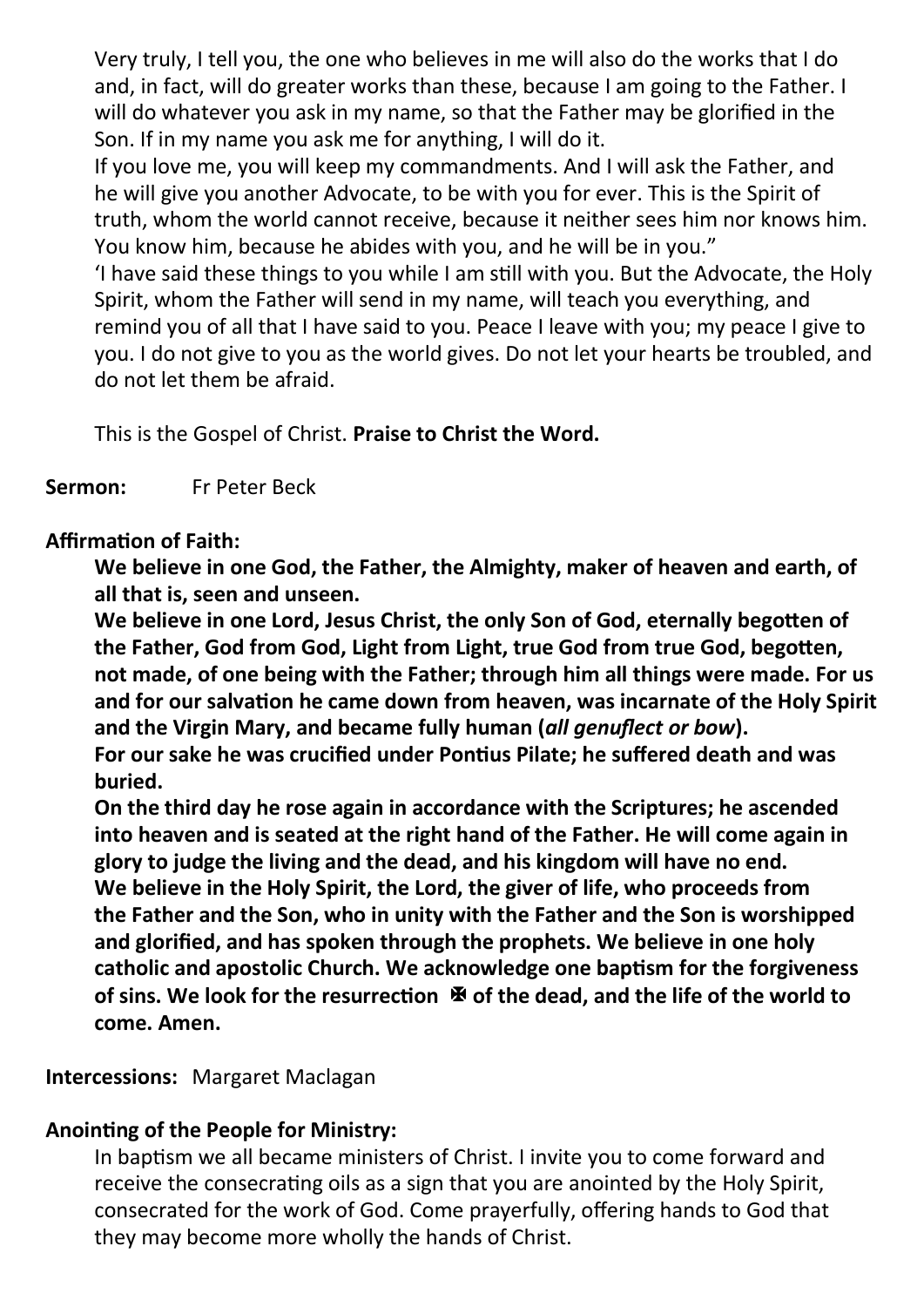*All who wish may have their hands anointed. During the anointing, the cantors will sing.*

# **The Peace**

#### **Priest:**

The peace of Christ be always with you. **And also with you.** *At the Peace all may exchange a non physical greeting with those near them.*

#### **Priest:**

E te whanau, we are the body of Christ. **By one spirit we were baptised into one body.** Keep the unity of the Spirit in the bond of peace: **Amen. We are bound by the love of Christ.**

# **The Preparation of the Gifts**

#### **Priest:**

Blessed are you, Lord God of all creation. Through your goodness we have this bread to offer, which earth has given and human hands have made. It will become for us the bread of life. **Blessed be God for ever.** By the mystery of this water and wine may we come to share in the divinity of Christ, who humbled himself to share in our humanity. Blessed are you, Lord God of all creation. Through your goodness we have this wine to offer, fruit of the vine and work of human hands. It will become our spiritual drink. **Blessed be God for ever.**

# **Offertory Hymn:** 137

## **Priest:**

Pray, sisters and brothers, that our sacrifice may be acceptable to God, the almighty One. **May the Lord receive the sacrifice at your hands, for the praise and glory of his name, for our good, and the good of all his Church.**

# **Priest:**

God the giver of life, receive all we offer you this day. Let the Spirit you bestow on your Church continue to work in the world through the hearts of all who believe. We ask this in the name of Jesus Christ the Lord. **Amen.**

# **The Great Thanksgiving**

| The Lord is here.                       | God's Spirit is with us.                |
|-----------------------------------------|-----------------------------------------|
| Lift up your hearts.                    | We lift them to the Lord.               |
| Let us give thanks to the Lord our God. | It is right to offer thanks and praise. |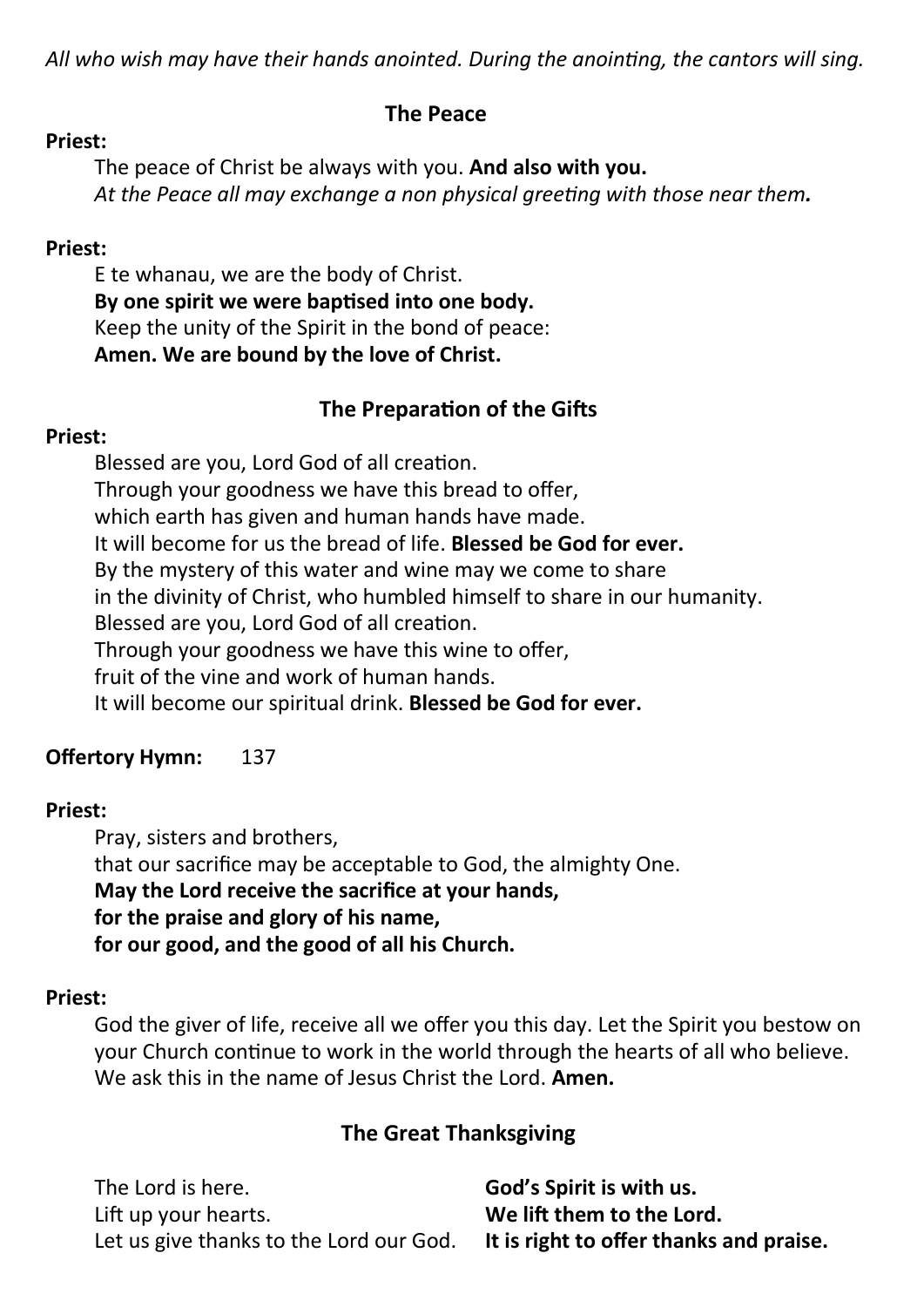# **Priest:**

Father, all-powerful and ever-living God, we do well always and everywhere to give you thanks and praise through Jesus Christ your only Son.

Today you sent the Holy Spirit on those marked out to be your children by sharing the life of your only Son, and so you brought the paschal mystery to its completion. Today we celebrate the great beginning of your Church, when the Holy Spirit made known to all peoples the one true God, and created from many languages one voice to profess one faith.

The joy of the resurrection renews the whole world, while the choirs of heaven sing for ever to your glory:

## **Sanctus & Benedictus:**

| Sanctus, sanctus, sanctus              | Holy, holy, holy Lord,                   |
|----------------------------------------|------------------------------------------|
| Dominus Deus Sabaoth.                  | God of power and might.                  |
| Pleni sunt cæli et terra gloria tua.   | Heaven and earth are full of your glory. |
| Hosanna in excelsis.                   | Hosanna in the highest.                  |
| Benedictus qui venit in nomine Domini. | Blessed is he who comes in the name of   |
| Hosanna in excelsis.                   | the Lord.                                |
|                                        | Hosanna in the highest.                  |

# **Priest:**

All glory and thanksgiving to you, holy Father.

Send your Holy Spirit, that these gifts of bread and wine which we receive may be to us the body and blood of Christ,

and that we, filled with the Spirit's grace and power,

may be renewed for the service of your kingdom.

On the night before he died, your Son Jesus Christ took bread;

when he had given you thanks, he broke it, gave it to his disciples, and said:

Take, eat, this is my body which is given for you; do this to remember me.

After supper he took the cup;

when he had given you thanks, he gave it to them, and said:

Drink this, all of you,

for this is my blood of the new covenant,

which is shed for you and for many for the forgiveness of sins;

do this as often as you drink it, to remember me.

Drink this, all of you,

for this is my blood of the new covenant,

which is shed for you and for many for the forgiveness of sins;

do this as often as you drink it, to remember me.

# **Deacon:**

Let us proclaim the mystery of faith: **Glory to you, Lord Christ: your death we show forth; your resurrection we proclaim; your coming we await. Amen! Come, Lord Jesus.**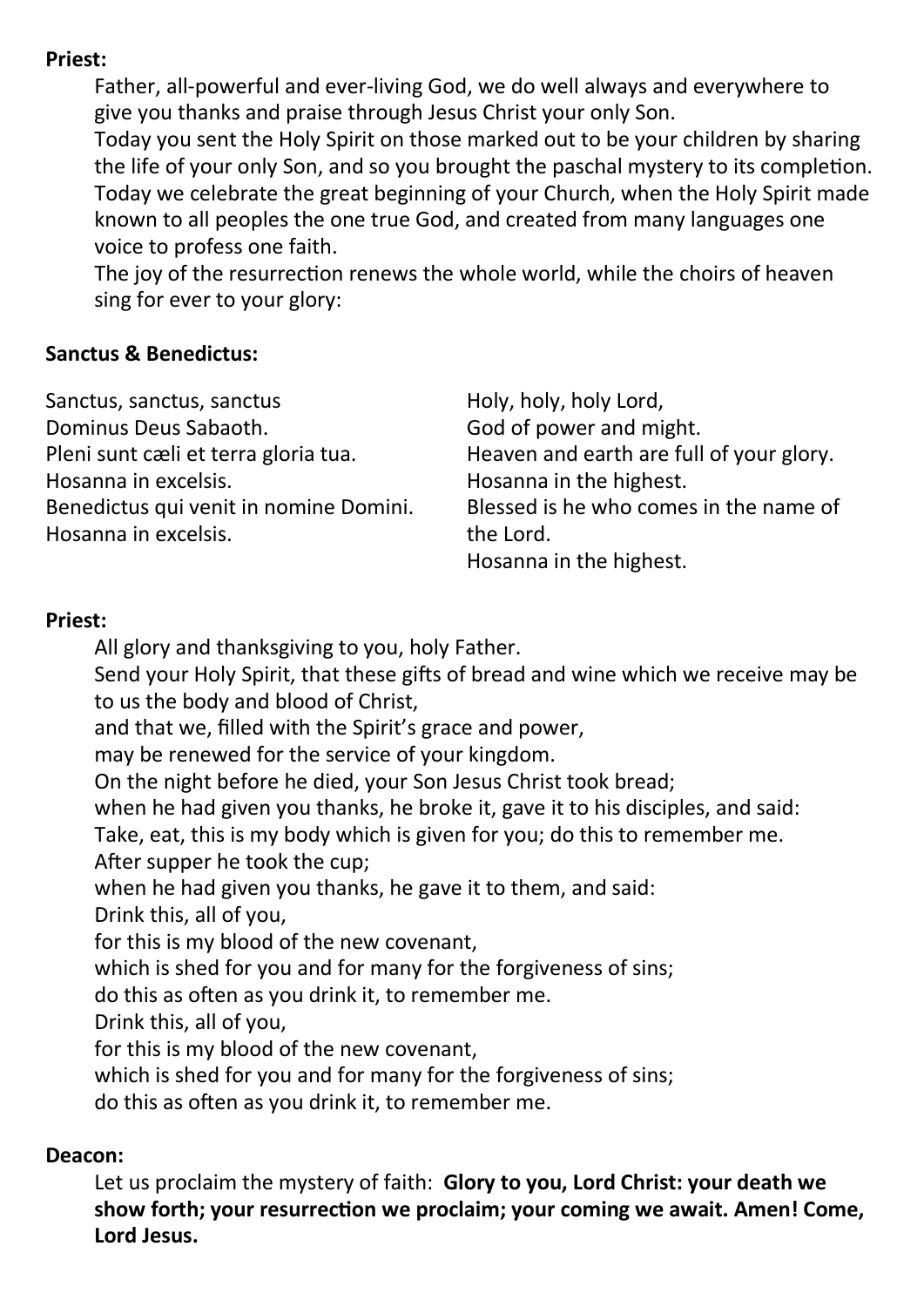# **Priest:**

Therefore, loving God, recalling your great goodness to us in Christ, his suffering and death, his resurrection and ascension, and looking for his coming in glory, we celebrate our redemption with this bread of life and this cup of salvation. Accept our sacrifice of praise and thanksgiving which we offer through Christ, our great high priest.

Hear the prayers of the family you have gathered here before you. In mercy and love unite all your children, wherever they may be.

Welcome into your kingdom our departed brothers and sisters, and all who have left this world in your friendship. We hope to enjoy for ever the vision of your glory through Christ our Lord, from whom all good things come.

United in Christ with all who stand before you in earth and heaven,

we worship you, O God, in songs of everlasting praise:

# **Blessing, honour and glory be yours,**

**here and everywhere, now and for ever. Amen.**

# *Silence*

# **Priest:**

As Christ teaches us we pray:

**Our Father in heaven, hallowed be your name,**

**your kingdom come, your will be done on earth as in heaven.**

**Give us today our daily bread.**

**Forgive us our sins as we forgive those who sin against us.**

**Save us from the time of trial and deliver us from evil.**

**For the kingdom, the power, and the glory are yours, now and for ever. Amen.**

# **Priest:**

We break this bread to share in the body of Christ. **We who are many are one body, for we all share the one bread.**

# **Agnus Dei:**

| Agnus Dei, qui tollis peccata mundi, | Lamb of God, you take away the sin of the |
|--------------------------------------|-------------------------------------------|
| miserere nobis.                      | world, have mercy on us.                  |
| Agnus Dei, qui tollis peccata mundi, | Lamb of God, you take away the sin of the |
| miserere nobis.                      | world, have mercy on us.                  |
| Agnus Dei, qui tollis peccata mundi, | Lamb of God, you take away the sin of the |
| dona nobis pacem.                    | world, grant us your peace.               |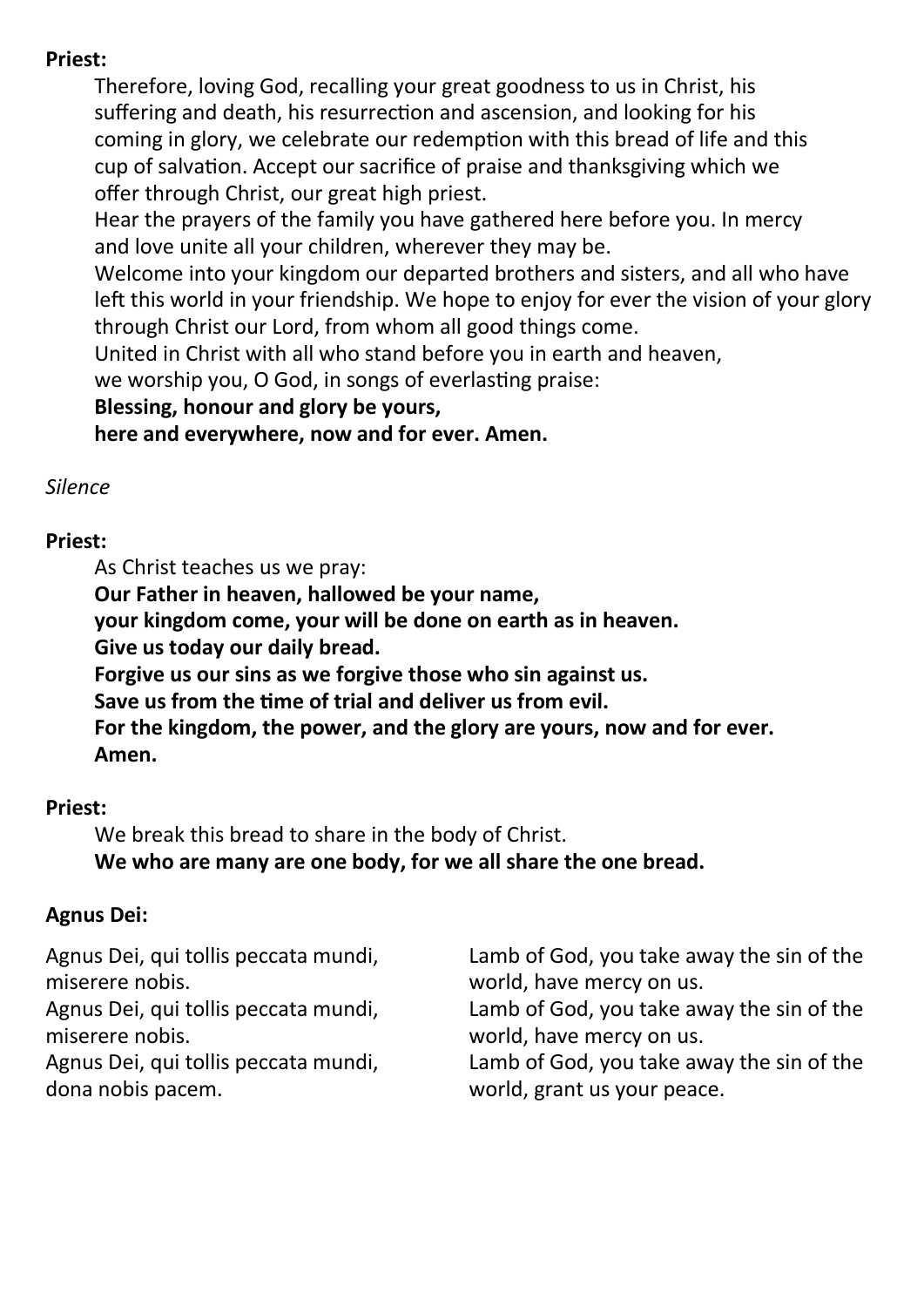#### **Priest:**

Filled with the Holy Spirit, they spoke of the great things God had done.

This is the Lamb of God, who takes away the sin of the world.

Happy are we who are called to his supper.

# **Lord, I am not worthy to receive you,**

## **but only say the word and I shall be healed.**

*Communion in one kind will be administered from the front step at the centre of the aisle. Please leave your seat by the side aisle, and approach the centre aisle from the rear crossing. Please leave a 2m distance between yourself and others and please use the hand sanitizer. when receiving the sacrament, please stretch your arms horizontally as much as possible.*

**Communion Antiphon:** Plainsong 'The Golden Sequence Mode i

## **Prayer after Communion:**

Father, may we who have received this Eucharist live always in the unity of your Holy Spirit, that we may show forth his gifts to all the world. We ask this in the name of Jesus Christ our Lord. **Amen.**

**Notices** followed by God Save our Gracious Queen 489

## **Blessing:**

The Creator of light has enlightened the minds of the disciples by the outpouring of the Holy Spirit. May God bless you with the gifts of the Spirit for ever. **Amen.** May that fire which hovered over the disciples as tongues of flame burn out all evil from your hearts and make them glow with pure light. **Amen.** God inspired speech in different tongues to proclaim one faith. May he strengthen your faith and fulfil your hope to see him face to face. **Amen.** And may the blessing of God, Creator, Christ  $\Phi$  and Spirit, be with you now and always. **Amen.**

#### **Deacon:**

The Mass is ended. Go now to love and serve the Lord. Go in peace. **Amen. We go in the name of Christ. Alleluia.**

**Final Hymn:** 140

**Organ Voluntary:** Toccata **Joseph Callaerts** 

## From Fr Peter

June  $19<sup>th</sup>$  marks the 171<sup>st</sup> anniversary of the founding of our school – Founders' Day. It is an occasion when school and parish join together for a 10am Festival Mass to celebrate our establishment in 1851. We will be welcoming a full church of parishioners, school students with parents, staff and board, followed by celebratory cake! All adults, please wear a mask. **Please note there will be no reserved seats.**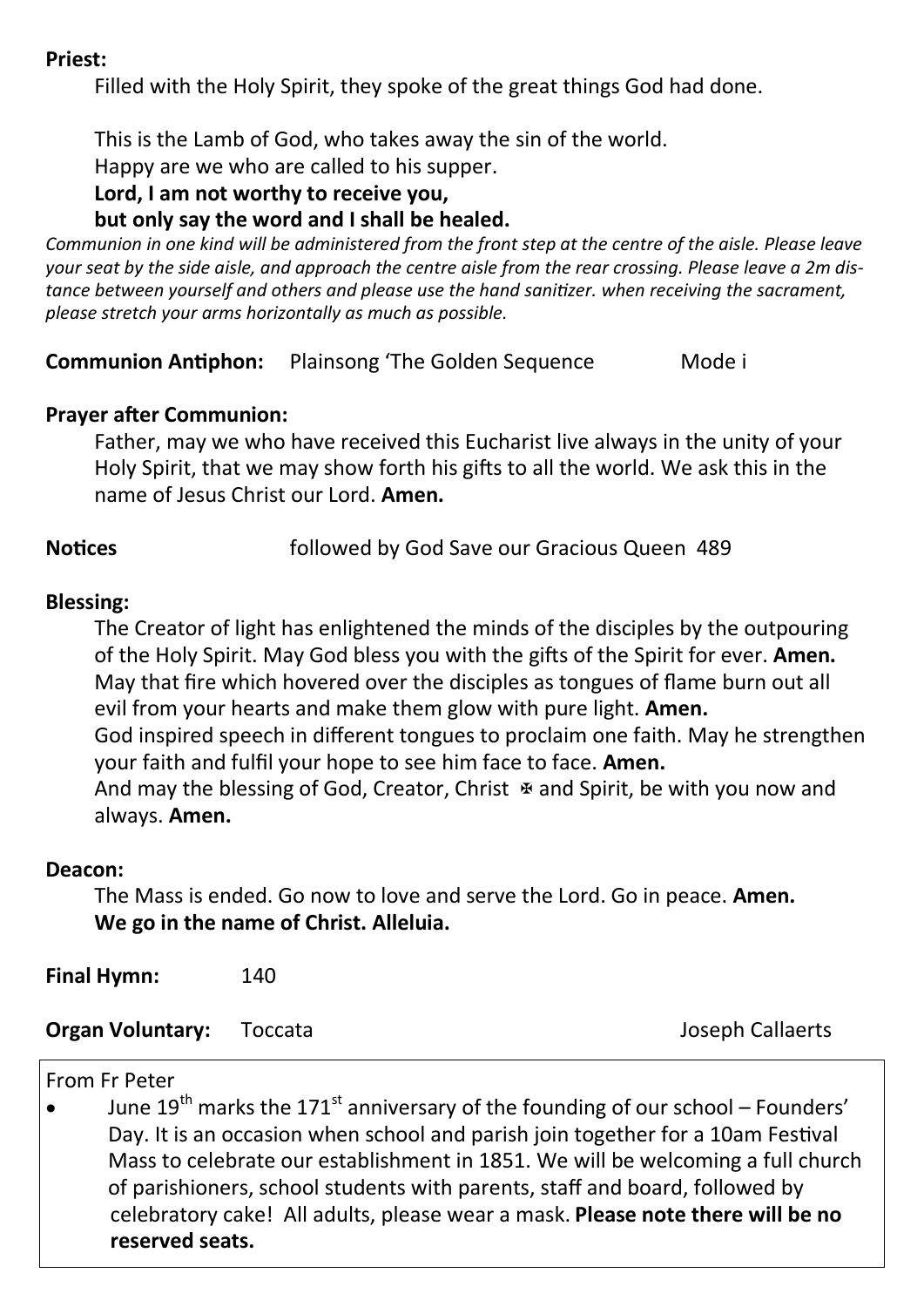| Meditation Group-will not meet in person while we remain cautious regarding<br>$\bullet$<br>the spread of Covid. Instead, we invite everyone to meditate for twenty minutes<br>at home as close to midday on a Wednesday as possible in a virtual group.<br>Contact: Margaret Maclagan 0275599216.<br>Trust Meeting-Wed 5.30pm at the Moyle's home.<br>Bible Study-Thurs 11.00 am, Parish Lounge.<br>Pray the Rosary-Thurs 12 noon, Church. Contact: Gilbert Wealleans- 021338380.<br>Inasmuch Basket-please continue to support the work of the City Mission.<br><b>Corpus Christi</b> |                                                                    |                          |                                    |
|-----------------------------------------------------------------------------------------------------------------------------------------------------------------------------------------------------------------------------------------------------------------------------------------------------------------------------------------------------------------------------------------------------------------------------------------------------------------------------------------------------------------------------------------------------------------------------------------|--------------------------------------------------------------------|--------------------------|------------------------------------|
|                                                                                                                                                                                                                                                                                                                                                                                                                                                                                                                                                                                         | The Mass will be held on Thursday 16 June at 7.00pm in the Church. |                          |                                    |
| <b>NEXT WEEK</b>                                                                                                                                                                                                                                                                                                                                                                                                                                                                                                                                                                        |                                                                    | <b>Trinity Sunday</b>    | 12 June 2022                       |
| 8:00 am Mass<br><b>10.00 am Mass</b>                                                                                                                                                                                                                                                                                                                                                                                                                                                                                                                                                    |                                                                    | Celebrant:<br>Celebrant: | Mother Meg Harvey<br>Fr Peter Beck |
| Servers:                                                                                                                                                                                                                                                                                                                                                                                                                                                                                                                                                                                | MC: Michael Graveston Th: Jack Barrie                              |                          |                                    |
| Ac:                                                                                                                                                                                                                                                                                                                                                                                                                                                                                                                                                                                     | Andrew Moorhouse, Mila Pepperle-Coles                              |                          |                                    |
| <b>First Reading:</b><br><b>Second Reading:</b>                                                                                                                                                                                                                                                                                                                                                                                                                                                                                                                                         | Proverbs 8: 1-4, 22-31<br>Romans 5: 1-5                            |                          | Sue Shannons<br>Jenny Daniels      |
| Gospel:                                                                                                                                                                                                                                                                                                                                                                                                                                                                                                                                                                                 | John 16: 12-15                                                     |                          | Mother Meg Harvey                  |
| Sermon:                                                                                                                                                                                                                                                                                                                                                                                                                                                                                                                                                                                 | Fr Peter Beck                                                      |                          |                                    |
| Sides people:                                                                                                                                                                                                                                                                                                                                                                                                                                                                                                                                                                           | Joy Coulter, Adrienne Curtis                                       |                          |                                    |
| Intercessions:                                                                                                                                                                                                                                                                                                                                                                                                                                                                                                                                                                          | Robert Maclagan                                                    |                          |                                    |
| Offertory:                                                                                                                                                                                                                                                                                                                                                                                                                                                                                                                                                                              |                                                                    |                          |                                    |
| <b>Morning Tea:</b>                                                                                                                                                                                                                                                                                                                                                                                                                                                                                                                                                                     | Jane Ellis, Pat Pilkington                                         |                          |                                    |
| Sacristan:                                                                                                                                                                                                                                                                                                                                                                                                                                                                                                                                                                              | Joshua Wilson Black                                                |                          |                                    |
| Sacristy:<br><b>Flowers:</b>                                                                                                                                                                                                                                                                                                                                                                                                                                                                                                                                                            | <b>Toni Stewart</b>                                                |                          |                                    |
|                                                                                                                                                                                                                                                                                                                                                                                                                                                                                                                                                                                         |                                                                    |                          |                                    |
| Please pray for                                                                                                                                                                                                                                                                                                                                                                                                                                                                                                                                                                         |                                                                    |                          |                                    |
| <b>The Sick:</b><br>Alastair Scott, Rita Libeau, John Preston, Lois Peters, Denis Coulter, Betty Mechen, John<br>McNally, Suzanne Keys, Ghislaine Brewer-Quirke, Bert Riseley, Shirley Kember, Ros Calvert.                                                                                                                                                                                                                                                                                                                                                                             |                                                                    |                          |                                    |
| Sr Annette, Anne Fenton, Oscar Bisman, Matt Head, Geraldine Mullions, Fi-Bee,<br>Kay Burgess, Magda Burney, David & Sandra, Philip Souter, Mary Lazarus, Ongloon Yee,<br>Raylene Coochey, Deb Smith, Andrew Lawson.                                                                                                                                                                                                                                                                                                                                                                     |                                                                    |                          |                                    |
| (Sun) Kate Read, Isabel Richards (Mon) Florence Coulter<br><b>Anniversaries:</b><br>(Tues) Elsie Stansfield (Wed) Tobias Alberts, May Todkill, Clement Paterson<br>(Sat) Michael Graveston (Snr), William Larkin.                                                                                                                                                                                                                                                                                                                                                                       |                                                                    |                          |                                    |

**THIS WEEK Notices**